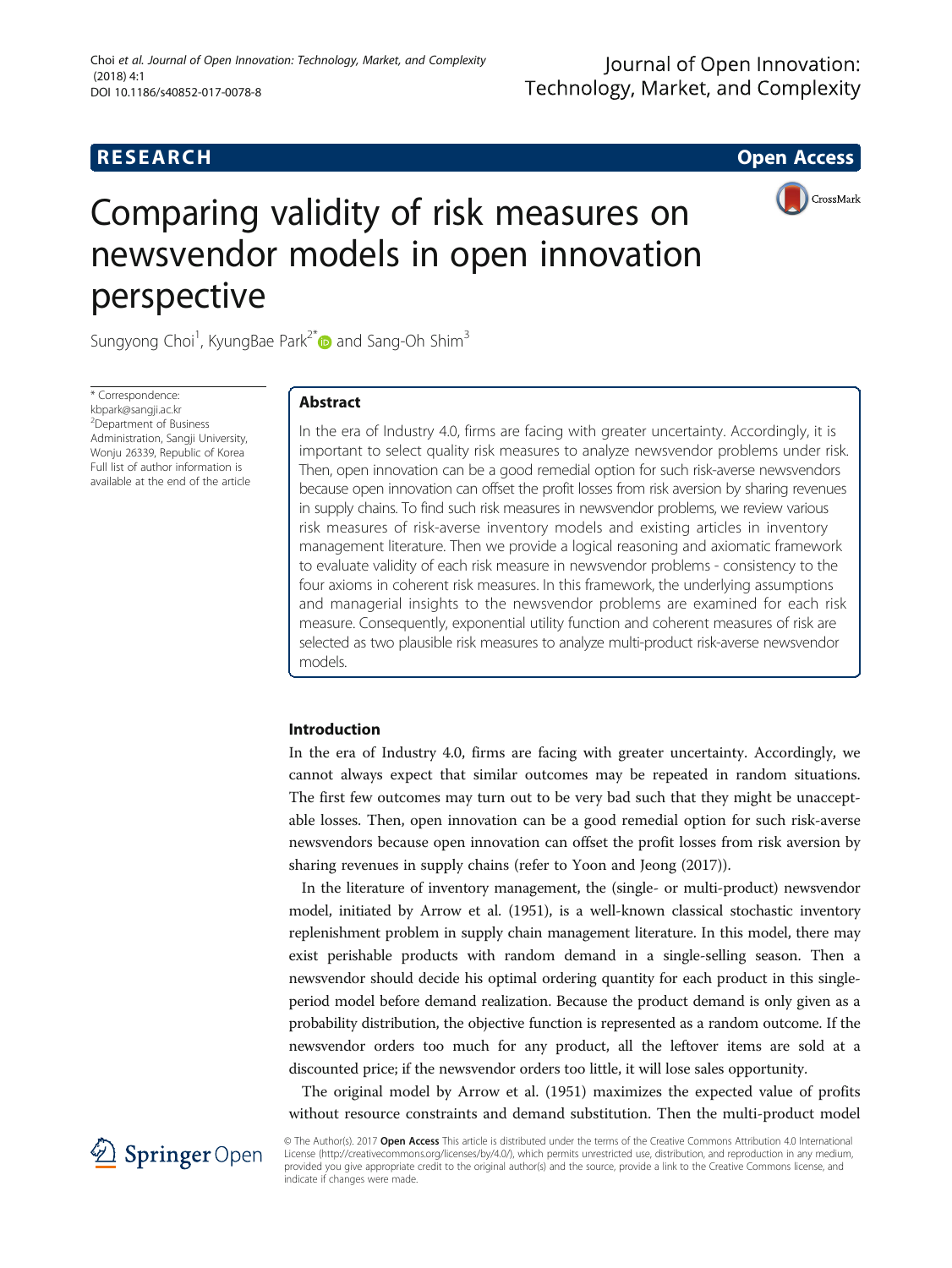is decomposable into multiple single-product models in each product and has a simple analytical closed-form optimal solution for each product. This solution is known as a fractile, described with overage and underage profits, of the arbitrary (cumulative) demand distribution function. Thus, it can characterize the optimal solution effectively with underage and overage profits as well as its solvability as a closed-form solution. Owing to its simple solution with trade-off analysis between underage and overage profits, it has many applications in industries such as overbooking problems or facility capacity problems.

Since Arrow et al. ([1951](#page-11-0)), many variations of multi-product newsvendor models have been studied in literature. Hadley and Whitin [\(1963](#page-11-0)) add a resource constraint and suggest solution methods using Lagrangian multipliers. Van Ryzin and Mahajan ([1999\)](#page-11-0) study a multi-product newsvendor with demand substitution. In both of Hadley and Whitin ([1963\)](#page-11-0) and van Ryzin and Mahajan [\(1999](#page-11-0)), multi-product models is not decomposable, so we need to consider all the products simultaneously. In that sense, a multi-product newsvendor model considers heterogeneous expectations in each product at a time and such setting has been found quite common in literature (refer to Lee and Lee [\(2015](#page-11-0))).

Again Arrow et al. ([1951](#page-11-0)) and its variations focus on maximizing the expected (random) profit. That is, the newsvendor selects his optimal solution based on the expected value of the random outcome. Thus, the original model and its variations can be said to be expected-value optimization models and also equivalently risk-neutral models under uncertainty. However, risk neutrality guarantees the best decision only *on aver*age. It may be justified by the Law of Large Numbers. However, we cannot expect that the actual single realization is sufficiently close to its expected value. In fact, when the single realization is very much deviated from its expected value, risk-neutral models will lose their validity. Then risk-averse decision making can be a good alternative, instead of risk-neutral decision making.

To overcome drawbacks of risk-neutral models, various risk preferences have been studied in literature. Lee et al. ([2016\)](#page-11-0) argues that degree of ambiguity may affect decision makers' risk preferences. More specifically, consumers tend to be more risk-averse with more ambiguous situations and vice versa. In risk-averse models, inventory managers consider the variability of the outcome as well as its expected value. That is, under risk aversion, a risk-averse inventory manager may prefer more stable outcome even if the outcome is worse on average. Schweitzer and Cachon ([2000](#page-11-0)) conducted two empirical experiments to show risk preferences of inventory managers. By the experiments, they showed that inventory managers may be risk-averse for short life-cycle or high-value products. Therefore, risk aversion can capture the decision making of inventory managers at a different angle from risk neutrality and both of them are consistent with rational decision makers. Because risk aversion significantly affects the optimal choices of inventory managers, it is a very interesting and important factor to analyze the optimal choices of inventory managers. In particular, risk aversion has a very good fit to conservative decision makers. Some good industrial examples are energy, environment and sustainability where risk measurement is very important.

This paper aims to extend the series of previous works, Choi and Ruszczyński [\(2008](#page-11-0)), Choi et al., [2011a](#page-11-0)nd Choi and Ruszczyński ([2011\)](#page-11-0). In those three papers, they conducted the extensive literature review for various risk measures used in the inventory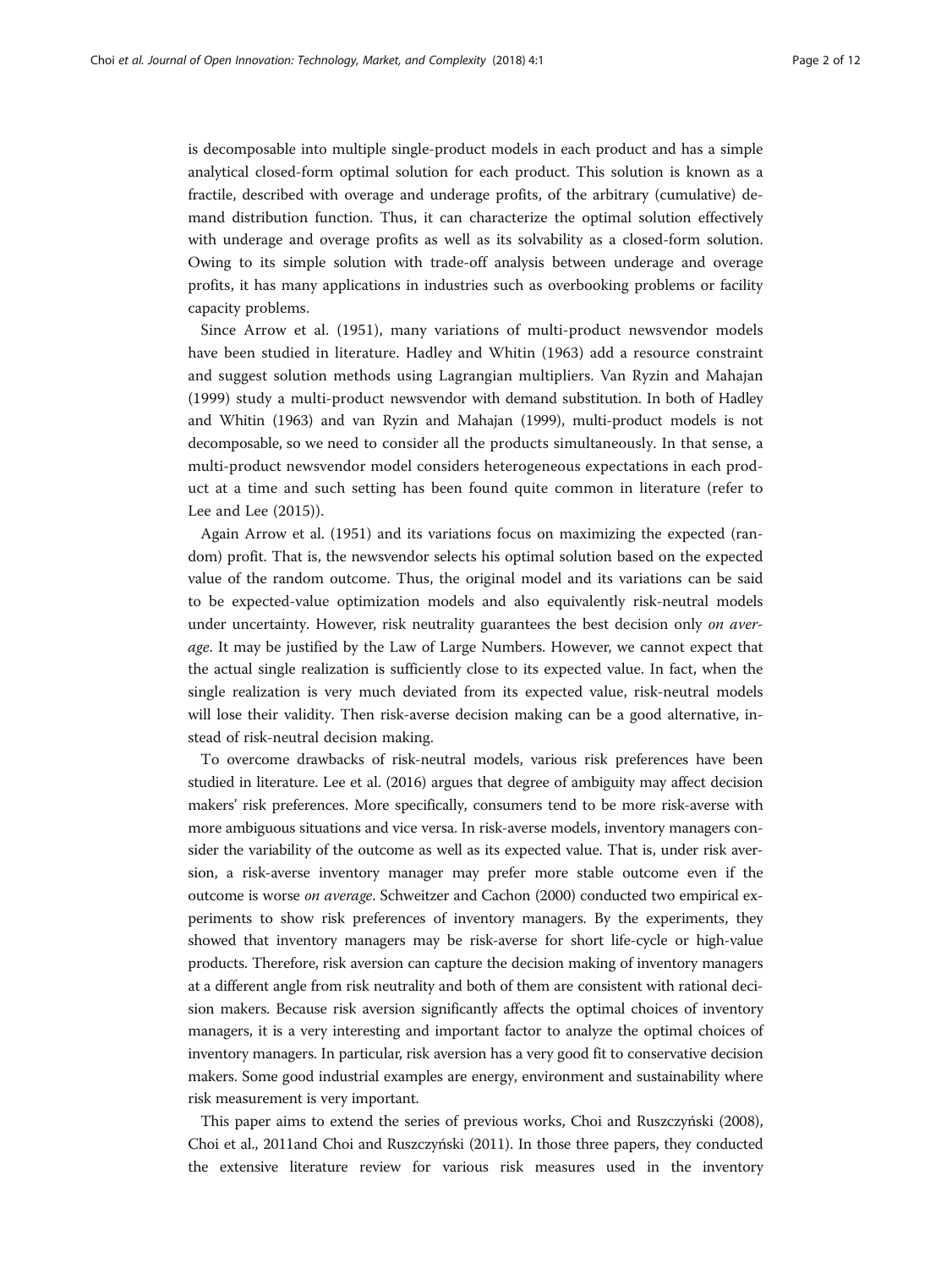management literature and categorized the risk measures into four typical approaches. Then they selected coherent measures of risk as quality risk measures in Choi and Ruszczyński ([2008](#page-11-0)) and Choi et al. [\(2011\)](#page-11-0) and an exponential utility function in Choi and Ruszczyński [\(2011\)](#page-11-0), respectively. In each paper, a logical justification was given for using such specific risk measure selected. Then the optimal policy of the newsvendor models was studied by providing several analytical propositions and numerical insights. On the other hand, we examine such logical justifications in those papers more comprehensively and deeply. As a result, we provide a logical reasoning and then axiomatic framework to compare the validity of such risk measures in multi-product newsvendor models by analyzing the underlying assumptions and managerial insights.

In order to find plausible risk models in newsvendor problems, we focus on the measures based on risk aversion. Then we consider risk neutrality for a reference purpose only. For this purpose, the well-known Prospect Theory and loss aversion, initiated by Kahneman and Tverski ([1979](#page-11-0)), are not considered in this paper. The Prospect Theory assumes that people are risk-averse for their gains, but risk-seeking for their losses. It can explain why sometimes people may buy lottery and insurance together, which was not explained by expected utility theory. This situation may be consistent to individual decision makers, but not inventory managers in a company because inventory managers do not have to carry the products incurring losses. Loss aversion is a concept introduced first by Kahneman and Tverski ([1979](#page-11-0)). It refers to the tendency of an individual decision maker who prefers avoiding losses to obtaining gains. However, in a successive work in the Prospect Theory, Tverski and Kahneman, [1992](#page-11-0)revealed that loss aversion does not occur in routine transactions (refer to Novemsky and Kahneman ([2005](#page-11-0))), which describe typical inventory decision-making situations.

The remainder of this paper is organized as follows: First, we briefly review the four typical approaches in §1. Second, we conduct a literature review in risk-averse inventory models in § 2. Third, we discuss the validity of risk measures for newsvendor problems in §3. Forth, we show newsvendor problem formulations in §4. Lastly, we conclude this paper by summarizing the main results and suggesting some extensions of the paper in §5.

### Risk measures

Due to the aforementioned reasons in §1, risk-averse newsvendor models have been recently studied very actively with various risk measures in inventory management literature. Choi et al. [\(2011\)](#page-11-0) had an attempt to categorize the risk measures of risk-averse inventory models in inventory Management literature. Then the authors summarize the typical approaches of risk measures into four groups. They are expected utility theory, stochastic dominance, chance constraints and mean-risk analysis. Although these four categories of risk measures are different from each other, they are closely related and consistent to some extent. In this paper, we continue to use this four-group classification in Choi et al. [\(2011](#page-11-0)).

### Expected utility theory

In the utility function approach, inventory managers optimize the expected value of their utility function, instead of the expected outcomes. Then the optimization model of utility function approach can be represented as follows: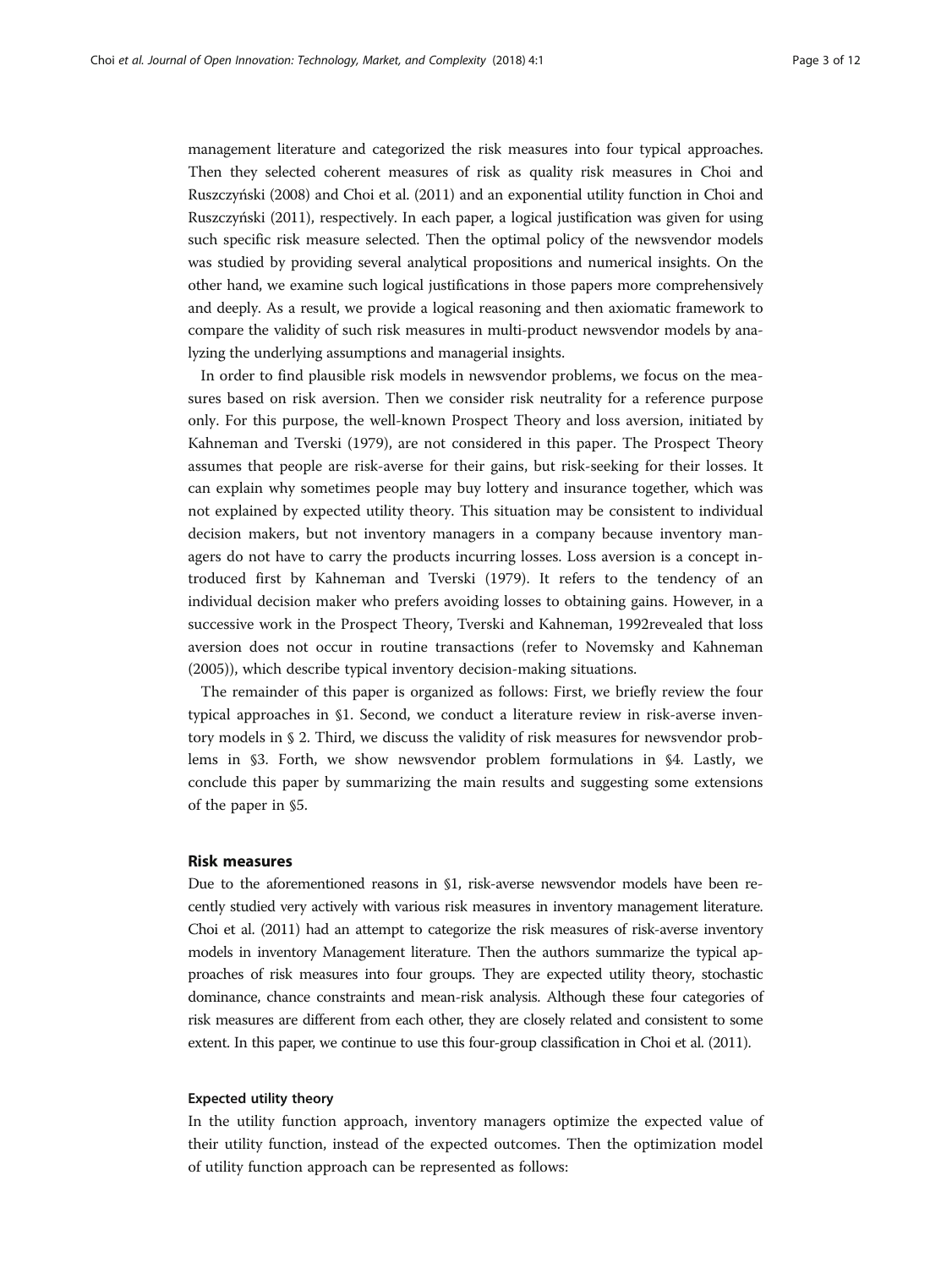Consider an optimization model where the decision vector  $x$  affects a random performance measure,  $\phi_x$ . Here, for all  $x \in \mathbf{X}$  with  $\mathbf{X}$  being a vector space,  $\phi_x : \Omega \to \mathbb{R}$  is a measurable function on a probability space  $(\Omega, \mathcal{F}, P)$  where  $\Omega$  is the sample space,  $\mathcal F$ is a σ–algebra on  $\Omega$  and P is a probability measure on  $\Omega$ . Then, the modern theory of the expected utility by von.

von Neumann and Morgenstern [\(1944\)](#page-11-0) derives, from simple axioms, the existence of a nondecreasing utility function, which transforms (in a nonlinear way) the observed outcomes. That is, each rational decision maker has a nondecreasing utility function u(⋅) such that he prefers random outcome  $\phi_1$  over  $\phi_2$  if and only if  $[u(\phi_1)] > \mathbb{E}[u(\phi_2)]$ , and then he optimizes, instead of the expected outcome, the expected value of the utility function. Therefore, the decision maker solves the following optimization model.

 $\max \mathbb{E}[u(\phi_x)], \text{ for } x \in X$  (1)

where  $\phi_x$  is an (measurable) outcome function. From now on,  $\phi_x$  denotes a profit function in this paper. When the performance measure is defined as a profit function, a risk-averse decision maker is consistent to the second-order stochastic dominance and he has a concave and nondecreasing utility function. Since Eeckhoudt et al. [\(1995\)](#page-11-0), an approach of utility functions has been popular in risk-averse newsvendor models. In Eeckhoudt et al. [\(1995\)](#page-11-0), nondecreasing and concave utility function are used to analyze risk-averse newsvendor models.

In this paper, we select an exponential utility function among various nondecreasing and concave utility functions. Choi and Ruszczyński ([2011](#page-11-0)) point out that.

Exponential utility function is a particular form of a nondecreasing and concave utility function. It is also the unique function to satisfy constant absolute risk aversion (CARA) property. For those reasons, exponential utility function has been used frequently in finance and also in the supply chain management literature such as Bouakiz and Sobel [\(1992\)](#page-11-0) and Chen et al. [\(2007\)](#page-11-0).

### Stochastic dominance

Stochastic dominance is the sequence of the partial orders defined on the space of random variables in a nested way such as the first-order, the second-order, the higherorders than the second and so on. This sequence of relations allow pairwise comparison of different random variables (see Lehmann [\(1955\)](#page-11-0) and Hadar and Russell ([1969](#page-11-0))) and lower-orders are stronger relations in the sequence. In the sequence of the relations, the second-order stochastic dominance is consistent to risk aversion.

Then an important property of stochastic dominance relations is its consistency to utility functions. That is, a random variable  $\phi_1$  dominates  $\phi_2$  by a stochastic dominance relation is equivalent that the expected utility of  $\phi_1$  is better than that of  $\phi_2$  for all utility functions in a certain family of utility functions. For the first- and second-order stochastic dominance relations, this property is represented as follows:

 $\phi_1 \ast_{(1)} \phi_2 \Leftrightarrow \mathbb{E}[u(\phi_1)] \geq \mathbb{E}[u(\phi_2)]$ , for every nondecreasing  $U[\cdot]$ .

 $\phi_1 \succcurlyeq_{(2)} \phi_2 \Leftrightarrow \mathbb{E}[u(\phi_1)] \geq \mathbb{E}[u(\phi_2)]$ , for every nondecreasing and concave  $U[\cdot]$ 

In spite of such nice properties, stochastic dominance does not have a simple computational method unfortunately for its implementation by itself. Thus, it has been mainly used as a reference criterion to evaluate the legitimacy of risk-averse inventory models.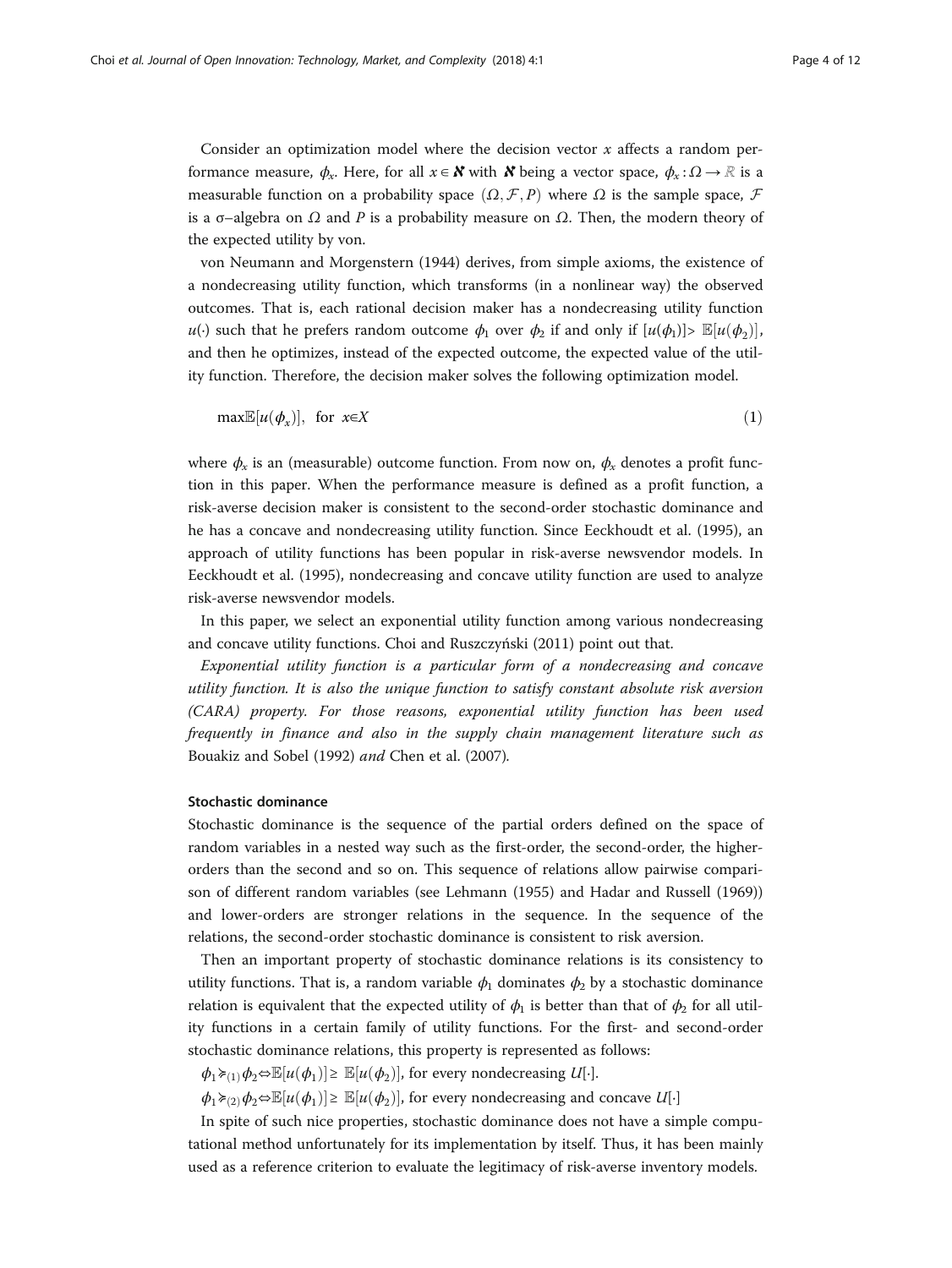### Chance constraints

Chance constraints add some constraints on the probabilities that measure the risk such as:

$$
P(\phi_x \ge \eta) \ge 1 - \alpha \tag{2}
$$

where  $\eta$  is a fixed target value and  $\alpha \in (0, 1)$  is the maximum level of risk of violating the stochastic constraint,  $\phi_x \geq \eta$ . Then, we consider the following optimization model.

```
max\mathbb{E}[\phi_x]subject to P(\phi_x \geq \eta) \geq 1 - \alphax∈X
```
In finance, chance constraints are very popular as the name of VaR (Value-at-Risk). For consistency to stochastic dominance, VaR is a relaxed version of the first-order stochastic dominance, but might violate the second-order stochastic dominance.

### Mean-risk analysis

Mean-risk analysis provides efficient solutions and quantifies the problem in a clear form of two criteria: the mean (the expected value of the outcome) and the risk (a scalar measured variability of the outcome). In mean-risk analysis, one uses a specified functional  $r : \mathbf{X} \to \mathbb{R}$ , where  $\mathbf{X}$  is a certain space of measurable functions on a probability space  $(\Omega, \mathcal{F}, P)$  to represent variability of the random outcomes, and then solves the problem:

$$
\min\{-\mathbb{E}[\phi_x] + \lambda r[\phi_x]\}, \text{ for } x \in X \text{ where } \lambda \in \mathbb{R}^+ \cup \{0\} \tag{3}
$$

Here,  $\lambda$  is a nonnegative trade-off constant between the expected outcome and the scalar-measured value of the variability of the outcome. This allows a simple trade-off analysis analytically and geometrically.

In the minimization context, one selects from the universe of all possible solutions those that are *efficient*: for a given value of the mean he minimizes the risk, or equivalently, for a given value of risk he maximizes the mean. Such an approach has many advantages: it allows one to formulate the problem as a parametric optimization problem, and it facilitates the trade-off analysis between mean and risk. However, for some popular dispersion statistics used as risk measures, the mean-risk analysis may lead to inferior conclusion. Thus, it is of primary importance to decide a good risk measure for each type of the decision models to be considered. The two important examples are mean-variance (or mean-standard deviation) model and coherent risk measures.

### Mean-variance model

Since the seminal work of Markowitz ([1952](#page-11-0)), mean-variance model has been actively used in the literature and it used the variance of the return as the risk functional, i.e.

$$
r[\boldsymbol{\phi}_x] = \mathbb{V}\text{ar}[\boldsymbol{\phi}_x] = \mathbb{E}\big[(\boldsymbol{\phi}_x - \mathbb{E}[\boldsymbol{\phi}_x])^2\big]
$$

Since its introduction, many authors have pointed out that the mean-variance model is, in general, not consistent with stochastic dominance rules. It may lead to an optimal solution which is stochastically dominated by another solution. Thus, to overcome drawbacks of mean-variance model, the general theory of coherent measures of risk was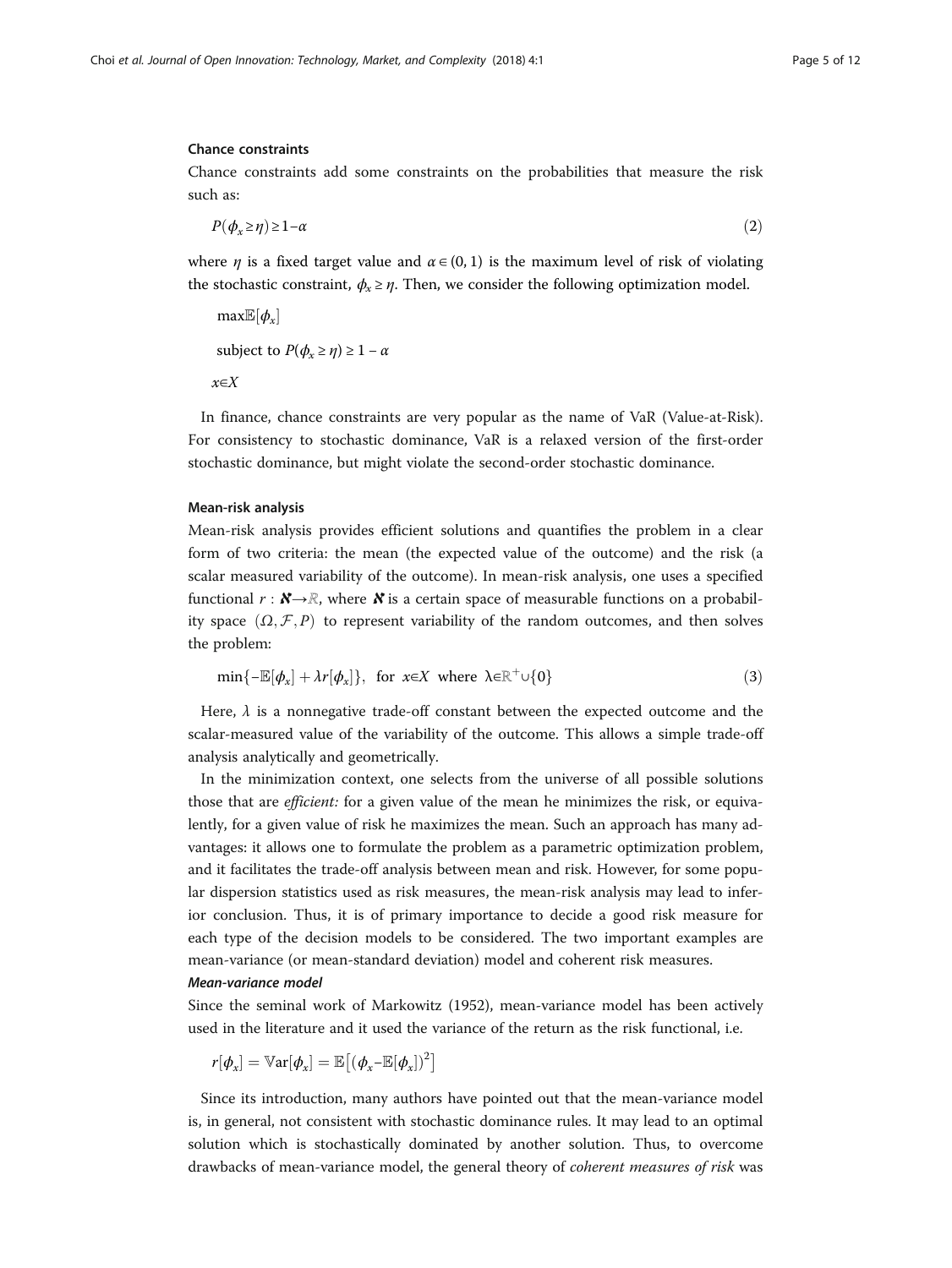initiated by Artzner et al. [\(1999](#page-11-0)) and extended to general probability spaces by Delbaen ([2002](#page-11-0)).

### Coherent measures of risk

Coherent measures of risk are extensions of mean-risk model to put different variability measures r[∙] (e.g. deviation from quantile or semideviation) instead of variance. A formal definition of the coherent measures of risk is presented by following the abstract approach of Ruszczyński and Shapiro ([2005](#page-11-0) and [2006a\)](#page-11-0).

Let  $(\Omega, \mathcal{F})$  be a certain measurable space. A uncertain outcome is represented by a measurable function  $\phi_x : \Omega \to \mathbb{R}$ . We specify the vector space  $\mathcal Z$  of the possible functions of  $\phi_x$ ; in this case it is sufficient to consider  $\mathcal{Z} = \mathcal{L}_{\infty}(\Omega, \mathcal{F}, P)$ .

A coherent measure of risk is a functional  $\rho : \mathcal{Z} \rightarrow \mathbb{R}$  satisfying the following axioms: Convexity:  $\rho(\alpha \phi_1 + (1 - \alpha)\phi_2) \leq \alpha \rho(\phi_1) + (1 - \alpha)\rho(\phi_2)$ , for all  $\phi_1, \phi_2 \in \mathcal{Z}$  and all  $\alpha \in [0, 1]$ ; **Monotonicity:** If  $\phi_1, \phi_2 \in \mathcal{Z}$  and  $\phi_1 \geq \phi_2$ , then  $\rho(\phi_1) \leq \rho(\phi_2)$ ;

**Translation Equivariance:** If a  $\in \mathbb{R}$  and  $\phi_1 \in \mathbb{Z}$ , then  $\rho(\phi_1 + a) = \rho(\phi_1) - a$ ;

**Positive Homogeneity:** If  $t \ge 0$  and  $\phi_1 \in \mathcal{Z}$ , then  $\rho(t\phi_1) = t\rho(\phi_1)$ .

An optional axiom in coherent measures of risk is law-invariance. A coherent measure of risk  $\rho(\cdot)$  is called *law-invariant*, if the value of  $\rho(\phi_1)$  depends only on the distribution of  $\phi_1$ , that is  $\rho(\phi_1) = \rho(\phi_2)$  if  $\phi_1$  and  $\phi_2$ have identical distributions. Acerbi ([2004](#page-11-0)) summarizes the meaning of this property that a law-invariant coherent measure of risk gives the same risk for empirically exchangeable random outcomes. Law-invariance looks so obvious that it is no wonder even if most risk practitioners take it for granted. However, it also implies that, for a coherent measure of risk  $\rho$  which is not lawinvariant,  $\rho(\phi_1)$  and  $\rho(\phi_2)$  may be different even if  $\phi_1$  and  $\phi_2$  have same probability distribution. This apparent paradox can be resolved by reminding the formal definition of random variables. Actually, one needs to determine simultaneously "probability law" and "field of events" endowed with a  $\sigma$ -algebra structure to define a random variable. Thus, the two random variables with same probability distributions can be different and may have different values of  $\rho$ . An example of the coherent measure of risk which is not law-invariant is the so-called worst conditional expectation  $WCE_\alpha$  defined in Artzner et al. ([1999\)](#page-11-0).

$$
WCE_{\alpha} = -\inf \{ \mathbb{E}[\phi_1 | A] : A \in \mathcal{A}, P[A] > \alpha \}
$$

The infimum of conditional expectations  $\mathbb{E}[\phi_1|A]$  is taken on all the events A with probability larger than  $\alpha$  in the σ–algebra A. However, under certain conditions on nonatomic probability space, this risk measure becomes law-invariant and coincides with a famous risk measure CVaR (Conditional Value-at-Risk). For more technical details, see Acerbi and Tasche ([2002](#page-11-0)), Delbaen [\(2002\)](#page-11-0) and Kusuoka [\(2003\)](#page-11-0).

Because coherent measures of risk are any functionals to satisfy the four axioms above, their functional forms are not determined uniquely. The two popular examples are obtained to put deviation-from-quantile,  $r_\beta[\cdot]$  with  $\lambda \in [0, 1]$ , or semideviation of order  $k \ge 1$ ,  $\sigma_k[\cdot]$  with  $\lambda \in [0, 1/\beta]$ , into r[⋅], variability of the outcome:

$$
\sigma_k[\boldsymbol{\phi}_1] = \mathbb{E}\Big[\big\{ \big(\mathbb{E}[\boldsymbol{\phi}_1] - \boldsymbol{\phi}_1\big)^+ \big\}^k \Big]^{\frac{1}{k}} \tag{4}
$$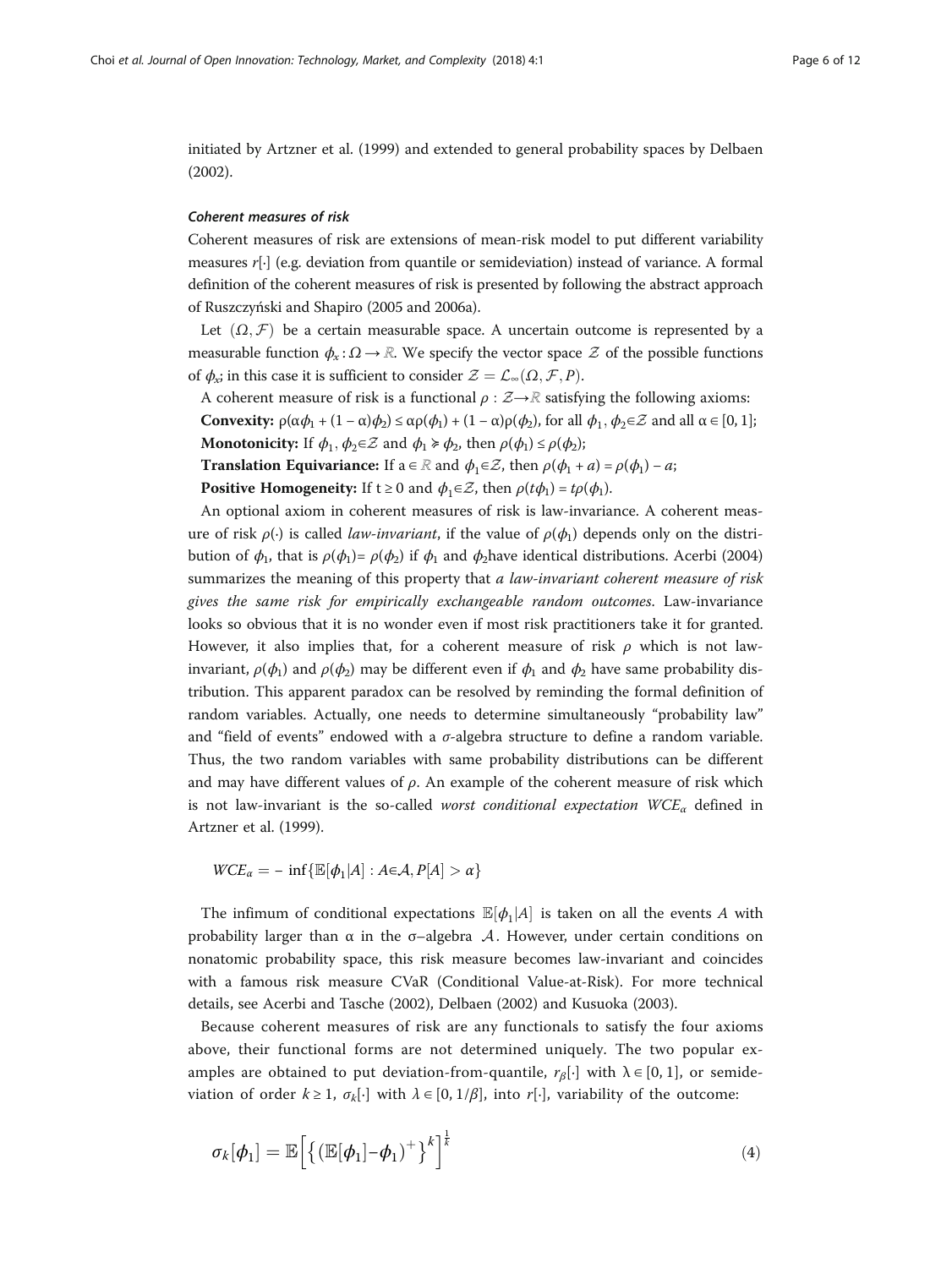$$
r_{\beta}[\phi_1] = \min \mathbb{E}[\max((1-\beta)(\eta-\phi_1), \beta(\phi_1-\eta))], \text{ for } \eta \in \mathbb{R} \text{ with } \beta \in (0,1)
$$
 (5)

The optimal  $\eta$  in the eq. (5) is the  $\beta$ -quantile of  $\phi_1$ . Then CVaR is a special case of mean-deviation-from-quantile when  $\lambda = 1/\beta$ . All these results can be found at Ruszczyński and Shapiro [\(2006a](#page-11-0)) and Choi ([2009\)](#page-11-0) with a sign adjustment.

### Literature review

Choi et al. ([2011\)](#page-11-0) also provided a comprehensive literature review in risk-averse inventory models since the seminal works of Lau [\(1980\)](#page-11-0) and Eeckhoudt et al. ([1995](#page-11-0)). In this paper, we provide a summary of literature of the risk-averse newsvendor models studied after Choi et al. ([2011](#page-11-0)) at Table 1 where we classify and tabulate the literature by model types (as columns) and risk measures used (as rows). The key research question from the literature is the impact of degree of risk aversion to the optimal ordering quantity with parametric and comparative static analysis. A common finding from literature is that higher degree of risk aversion results in fewer optimal ordering quantities because higher ordering quantity implies higher variability of the profits. Then, risk-averse newsvendor tends to decrease ordering quantity to avoid higher risk.

Yang et al. [\(2008\)](#page-11-0) consider a single-product risk-averse newsvendor with a capacity constraint for ordering quantity. They select two risk measures, CVaR (Conditional Value-at-Risk) and VaR (Value-at-Risk), for their models. As a result, they provide closed-form optimal solution with both risk measures and confirm their results with numerical examples. Chen et al. ([2009](#page-11-0)) study a single-product newsvendor of stochastic price-dependent demand with CVaR. That is, their models are joint models of ordering quantity and price. The key research questions are to characterize the optimal order quantity and prices and to conduct comparative statics analysis with respect to model parameters for additive and multiplicative demand cases. In addition, they compare their results with those in the corresponding risk-neutral models of stochastic pricedependent demand. Özler et al. [\(2009](#page-11-0)) consider a multi-product newsvendor with a Value-at-Risk constraint. They also consider a single-product newsvendor as a special case. For a single-product system, they obtain the closed-form optimal ordering quantity which is the same result of Gan et al. [\(2004](#page-11-0)). Their biggest contribution to the literature is that for a two-product system, they obtain the mathematical formulation of

| Risk Measures \ Model Types           |  |                                                       | Single-product<br>Newsvendor                                                               | Multi-product<br>Newsvendor    |  |
|---------------------------------------|--|-------------------------------------------------------|--------------------------------------------------------------------------------------------|--------------------------------|--|
| Utility Function                      |  |                                                       | Choi and Ruszczyński<br>(2011)                                                             | Choi and Ruszczyński<br>(2011) |  |
| Stochastic Dominance                  |  |                                                       | It is a reference criterion.<br>Thus, it is not directly applicable for<br>implementation. |                                |  |
| Chance Constraints (or Value-at-risk) |  |                                                       | Özler et al. (2009)                                                                        | Özler et al. (2009)            |  |
| Mean-risk Coherent<br>Analysis        |  | Mean-deviation from quantile<br>or mean-semideviation | Chen et al. (2009)<br>Yang et al. (2008)                                                   | N/A                            |  |
|                                       |  | General Coherent Risk Measures                        | Choi and Ruszczyński<br>(2008)                                                             | Choi and Ruszczyński<br>(2011) |  |
|                                       |  | Non-Coherent Mean-variance                            | N/A                                                                                        | N/A                            |  |
|                                       |  | Mean-standard deviation                               | N/A                                                                                        | N/A                            |  |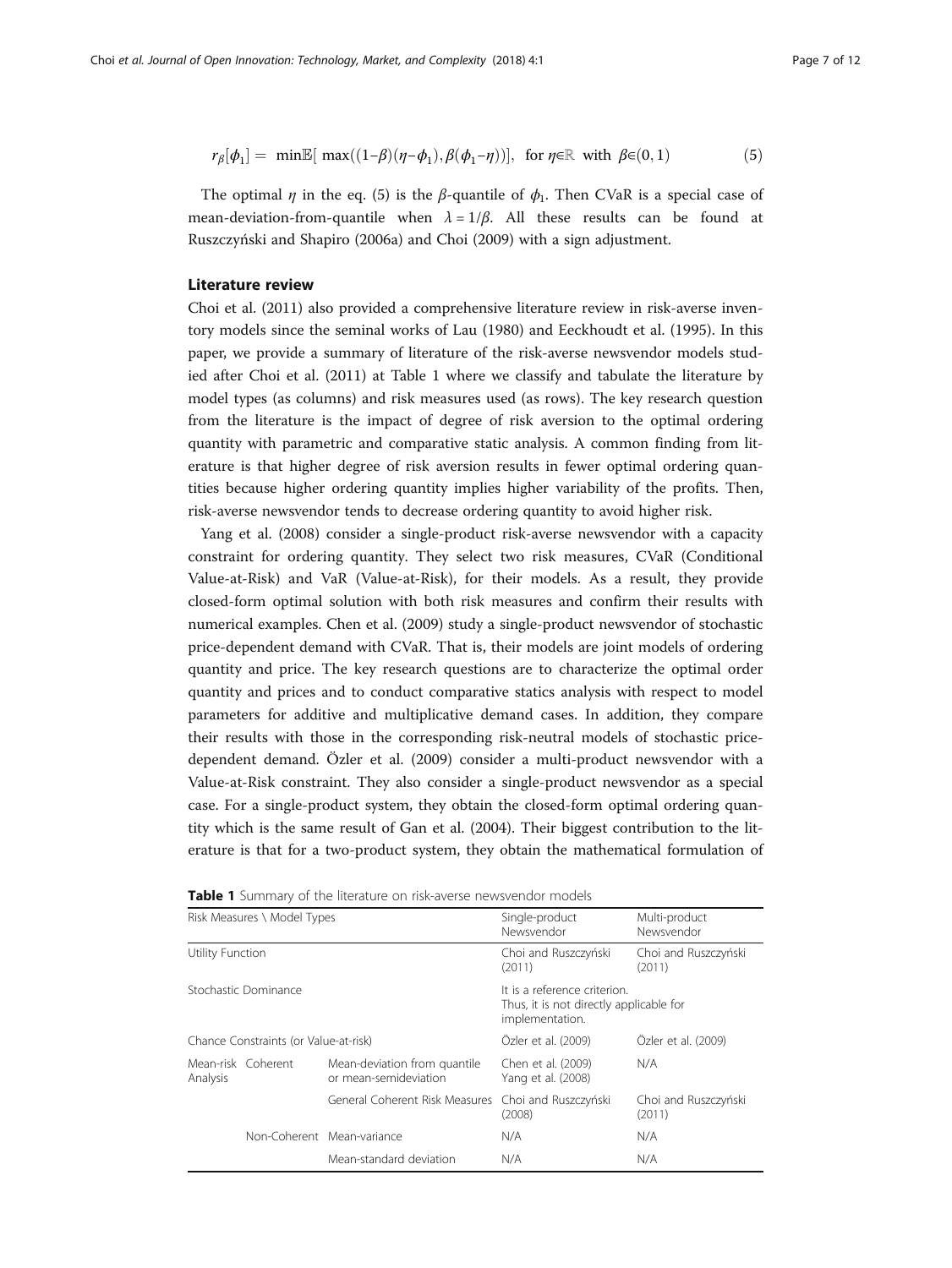mixed integer programming where the objective function is nonlinear and the constraints are mixed linear and nonlinear functions. Then, they conducted their numerical analysis to confirm their analytical results under multi-variate exponential demands.

## Discussion of validity of risk measures in newsvendor models

### Four axioms in coherent measures of risk

The four axioms (Convexity, Monotonicity, Translation Equivariance and Positive Homogeneity) in coherent measures of risk have attractive features and implications to analyze newsvendor problems and thus the axioms make coherent measures of risk worth considering. Although these four axioms are briefly discussed at the previous studies in literature, none of them had an attempt to consider all of the four axioms in a comparative sense. More specifically, based on the four axioms, we develop them as an axiomatic framework to analyze the validity of newsvendor problems. The optional axiom, Law-Invariance, does not have a practical meaning, so we do not consider it in this section.

- Convexity axiom means that the global risk of a portfolio should be equal or less than the convex combination of its partial risks. Because lower measured risk is better in coherent measures of risk, this axiom is consistent with the diversification effects.
- In the Monotonicity axiom,  $\phi_1 \ge \phi_2$  means that  $\phi_1$  is always preferred to  $\phi_2$  for all possible scenarios. Thus, this axiom means that if portfolio 1 always has better values than portfolio 2 under all possible scenarios, then the measured risk of the portfolio 1 should be less than the measured risk of portfolio 2. By satisfying this axiom, coherent measures of risk are consistent with the second-order stochastic dominance.
- Translation Equivariance axiom means that the existence of a constant cost (or gain) is equivalent to equally decreasing (or increasing) the vendor's performance measure. Thus, fixed parts can be separated equivalently from the vendor's random performance measure at every possible state of nature. Thus, this axiom allows one to draw a comparison between the only random parts of different random performance measures and thus rank risk properly (see Artzner et al. [\(1999](#page-11-0))). However, this axiom is contradictory to initial endowment effects (refer to Choi et al. ([2011](#page-11-0))).
- Positive Homogeneity axiom guarantees that the optimal solution is invariant to rescaling of units such as currency (e.g., from dollars to pounds) or considering the total profit or the average profit per product. In addition, this axiom guarantees no diversification effects in a limiting case when the multivariate demand has a perfect positive correlation (see Choi et al. [\(2011](#page-11-0))).

These features are derived regardless of any specific problem formulations in multiproduct newsvendor problems. That is, these features and implications can be directly applied in any type newsvendor problems with different formulations to evaluate the validity of risk measures.

### The axiomatic framework

In this subsection, we compare the validity of various risk measures in newsvendor problems by our axiomatic framework based on the four axioms of coherent risk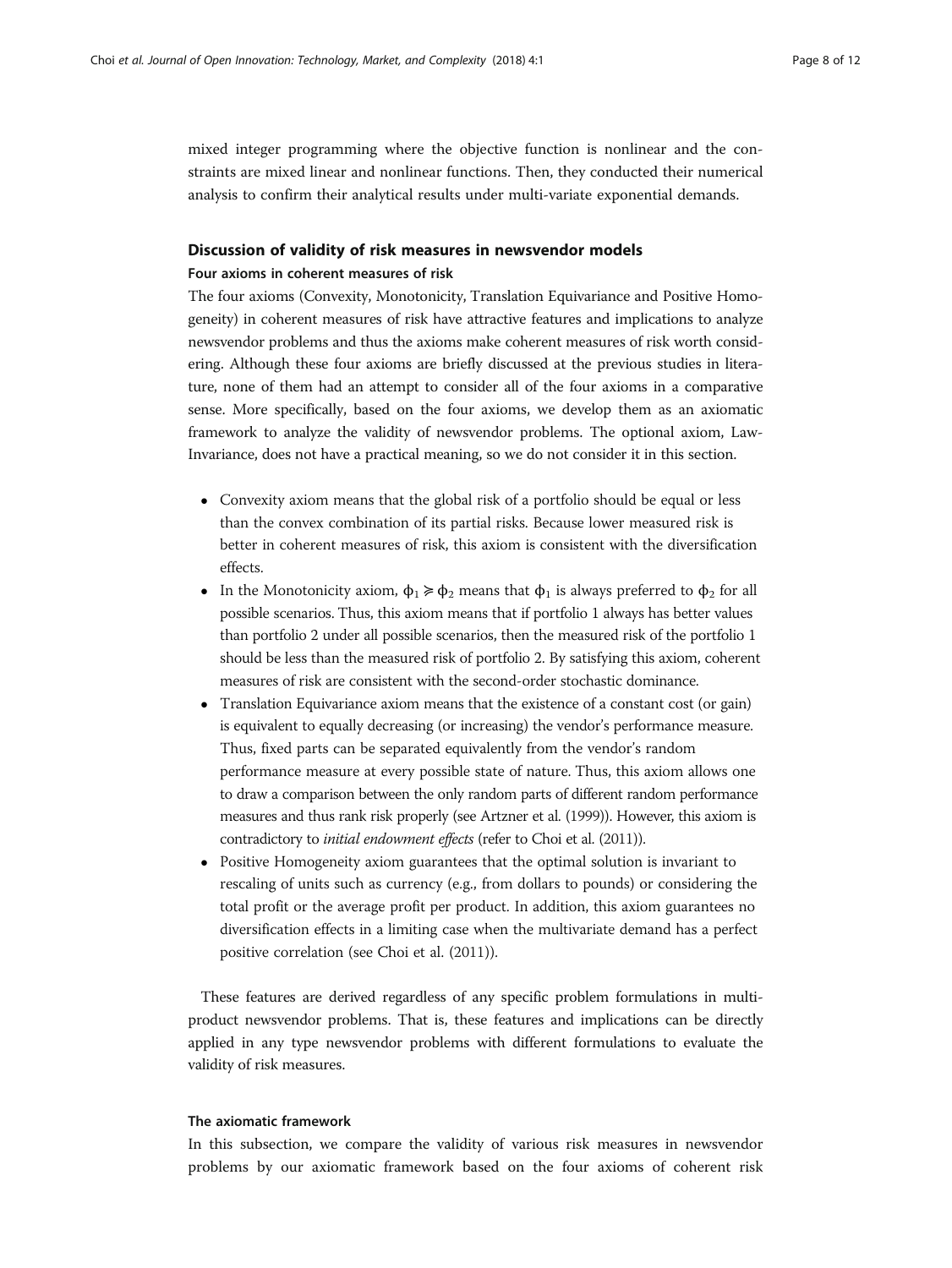measures. The axiomatic approach provides a clear standard to evaluate risk measures in risk-averse newsvendor models. (Table 2).

Stochastic dominance is a reference criterion to give pairwise comparison between different random outcome. Thus, it is not directly implemented for its application.

Chance constraints have been actively used in finance historically. In financial terms, they are intuitive and easy to understand. However, they generally violate Convexity, which implies that chance constraints may penalize diversification instead of encouraging it. Historically, the Convexity has been a controversial axiom in finance literature due to the popularity of VaR in financial markets. However, such situations may be justified in finance literature such as insurance industry, but very different from that in newsvendor problems. In fact, the Convexity axiom is especially valid in newsvendor models. Each product is very likely to have some nonzero value in newsvendor models because very small amounts will be sold almost always for each product (refer to Choi et al. [\(2011\)](#page-11-0) and Choi and Ruszczyński ([2011\)](#page-11-0)).

Mean-variance and mean-standard deviation model have been very well-known since the seminal work of Markowitz ([1952](#page-11-0)). The mean-variance model satisfies the Translation Equivariance axiom only. Mean-standard deviation model satisfies additionally Positive Homogeneity as well as Translation Equivariance, but not Convexity and Monotonicity.

Since its introduction, many authors have pointed out that the mean-variance and mean-standard deviation models are, in general, not consistent with stochastic dominance rules, nor the Monotonicity axiom. Because both models consider overperformance and under-performance equally, they are not so-called *downside risk* measures and may lead to an optimal solution which is stochastically dominated by another solution. Thus, to overcome drawbacks of mean-variance model, the general theory of coherent measures of risk was initiated by Artzner et al. ([1999](#page-11-0)) and extended. We provide a specific and simple counterexample that a mean-variance model violate the monotonicity axiom in Table [3.](#page-9-0)

In Table [3,](#page-9-0) we set up  $\Omega = {\omega_1, \omega_2}$  and  $P(\omega_1) = P(\omega_2) = 0.5$ . Then larger value is always preferred to smaller value in this table. Each random variable  $\phi_1$  and  $\phi_2$  has a value for any possible states of nature,  $\omega_1$  and  $\omega_2$ , and  $\phi_1(\omega)$  is always better than  $\phi_2(\omega)$  for all  $ω ∈ Ω$ . Thus,  $φ_1$  dominates  $φ_2$  by the rule of statewise dominance and this table is a

| Risk measures \ Model types           |                  |                                                                                                         | Consistency to the four axioms for coherent risk<br>measures                            |              |                             |                         |
|---------------------------------------|------------------|---------------------------------------------------------------------------------------------------------|-----------------------------------------------------------------------------------------|--------------|-----------------------------|-------------------------|
|                                       |                  |                                                                                                         | Convexity                                                                               | Monotonicity | Translation<br>Equivariance | Positive<br>Homogeneity |
| Utility Function                      |                  |                                                                                                         | Yes                                                                                     | Yes          | No                          | No                      |
| Stochastic Dominance                  |                  |                                                                                                         | It is a reference criterion.<br>Thus, it is not directly applicable for implementation. |              |                             |                         |
| Chance Constraints (or Value-at-risk) |                  |                                                                                                         | No                                                                                      | Yes          | Yes                         | Yes                     |
| Analysis                              |                  | Mean-risk Coherent Mean-deviation from quantile or Yes for all of the four axioms<br>mean-semideviation |                                                                                         |              |                             |                         |
|                                       |                  | General Coherent Risk Measures Yes for all of the four axioms                                           |                                                                                         |              |                             |                         |
|                                       | Non-<br>Coherent | Mean-variance                                                                                           | Nο                                                                                      | No           | Yes                         | No                      |
|                                       |                  | Mean-standard deviation                                                                                 | Nο                                                                                      | Νo           | Yes                         | Yes                     |

| Table 2 Comparison between risk measures in newsvendor problems |
|-----------------------------------------------------------------|
|-----------------------------------------------------------------|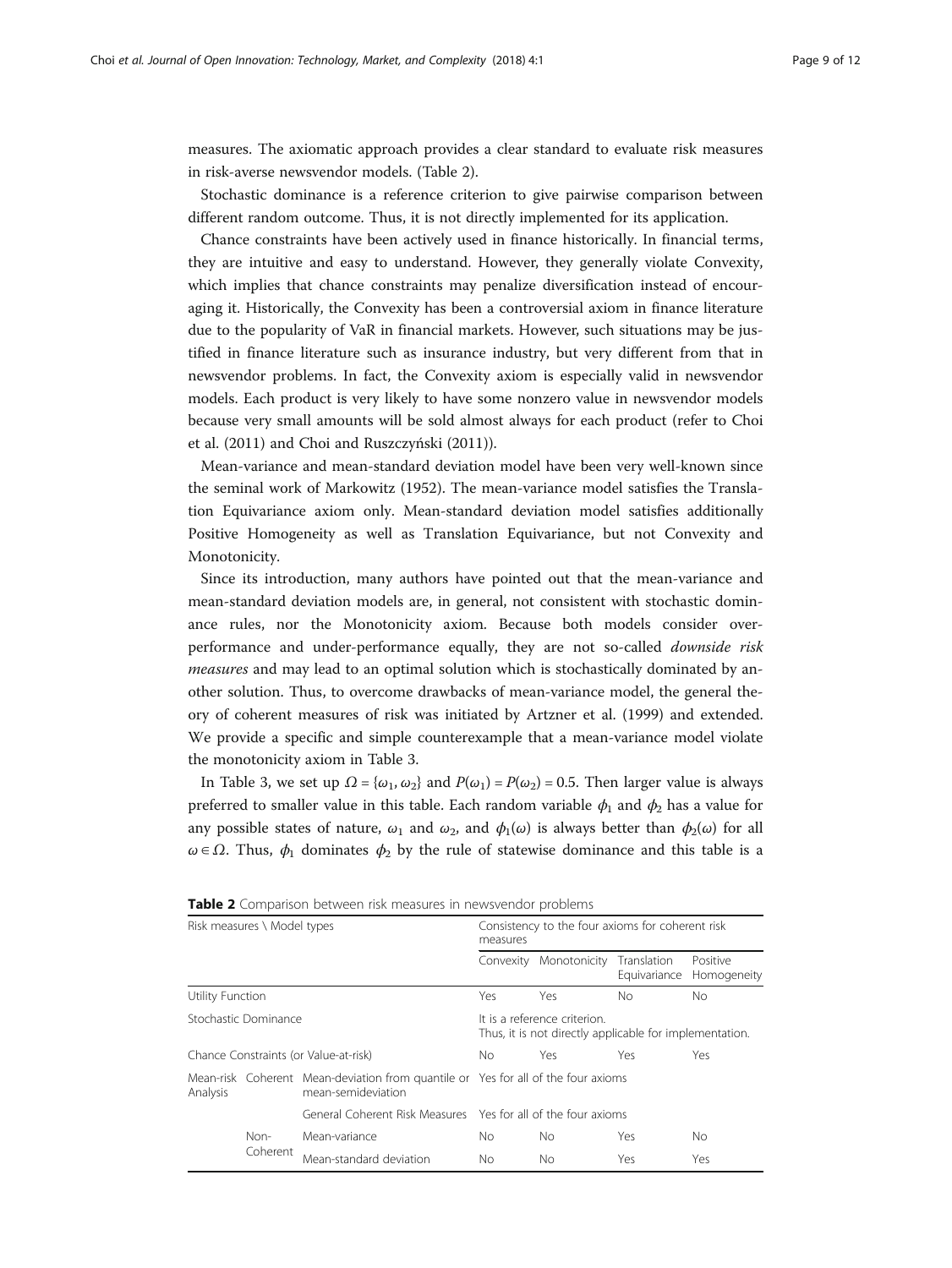<span id="page-9-0"></span>

|  | Table 3 A counterexample to show imperfection of mean-variance model |
|--|----------------------------------------------------------------------|
|--|----------------------------------------------------------------------|

|        | $\omega_1$ | $\omega_{\gamma}$ |
|--------|------------|-------------------|
| $(D -$ |            |                   |
|        |            |                   |

good example where an efficient solution (in the sense from mean-risk analysis) is dominated by another solution. Clearly,  $\phi_1$  may be preferred to  $\phi_2$ . However,  $\mathbb{E}(\phi_2)$ –1∙  $\mathbb{V}\text{ar}(\phi_2) = -1 > -3 = \mathbb{E}(\phi_1) - 1 \cdot \mathbb{V}\text{ar}(\phi_1)$ . This implies that  $\phi_2$  is more preferable to  $\phi_1$ under mean-variance criterion, which is inconsistent with the Monotonicity axiom.

### Selection of risk measures in newsvendor problems

In summary, expected utility theory and coherent risk measures share the Convexity and Monotonicity axioms when a newsvendor has a nondecreasing and concave function. However, expected utility theory does not satisfy the Translation Equivariance and Positive Homogeneity. General coherent measures of risk are consistent to the firstand second-order stochastic dominance relations and satisfy all the four axioms. Thus, Translation Equivariance and Positive Homogeneity axioms are crucial to decide which one is better to use between utility function approach and coherent measures of risk.

The initial endowment effects, firstly theorized by Thaler [\(1980](#page-11-0)) in behavioral economics, mean that the initial states of the variables may affect the optimal decision. Sometimes the effects may have a significant role for inventory managers. Therefore, if a newsvendor takes initial endowment effects strongly, then coherent measures of risk may not be preferred by this newsvendor. Such effects can be captured by utility function approach, but not by coherent measures of risk. Thus, if newsvendors show initial endowment effects significantly, utility function approach is better to use to analyze the newsvendor problems. More specifically, exponential utility function is a particular form of a nondecreasing and concave utility function. It is also the unique function to satisfy constant absolute risk aversion property. For those reasons, exponential utility function has been used frequently in finance and also in supply chain management literature such as Bouakiz and Sobel ([1992\)](#page-11-0), Chen et al. ([2007](#page-11-0)) and Choi and Ruszczyński ([2011](#page-11-0)). However, the existence of initial endowment effects is still controversial (see Hanemann ([1991\)](#page-11-0) and Shogren et al. ([1994\)](#page-11-0)).

On the other hand, Positive Homogeneity implies invariance of the optimal solution from denomination of the currency to guarantee consistence to rational risk-averse decision making. Choi et al. ([2011](#page-11-0)) provide a numerical example where they compare solutions of a single-product newsvendor model with coherent measures of risk, exponential utility function and mean-variance. They initially select parameters in each risk measure so that they have the same optimal solution when the unit of profit is measured as one dollar. Then they change the unit of profit continuously by denomination. Then the optimal solution with coherent measures of risk is unchanged, but the solutions significantly change with the other risk measures. Because utility functions are not compatible with Positive Homogeneity, they also have some drawbacks to analyze newsvendor problems.

In conclusion, considering relative advantages and disadvantages of using each type risk measure, exponential utility function approach and coherent measures of risk are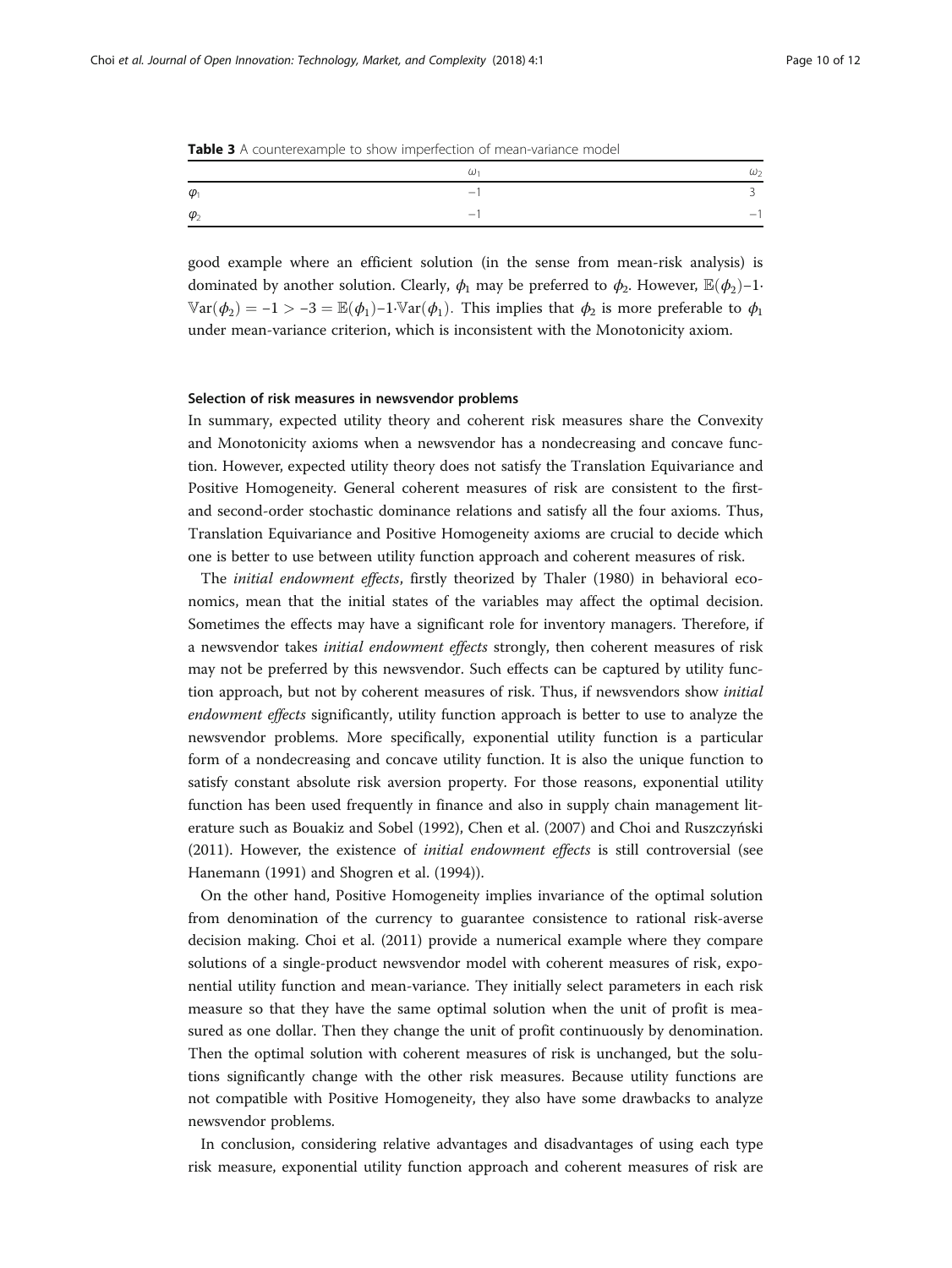two plausible risk measures to analyze newsvendor model by the consideration with the axiomatic approach.

### Conclusion

In this paper, we have examined various risk measures in newsvendor problems. By focusing on the four axioms of coherent risk measures, we have compared the four typical approaches; expected utility theory, stochastic dominance, chance constraints and mean-risk analysis. As a result, an exponential utility function and coherent risk measures are selected as two quality risk measures for newsvendor problems.

It is natural that the newsvendors are risk-averse when they are in a preliminary transition stage to open innovation. Then, in order to handle risk aversion properly, it is necessary to find a quality risk measures for such cases. Due to this reason, we consider the validity of risk measures for the risk-averse newsvendor models when their levels of open innovation are relatively low. Finally, our contributions to literature are can be summarized as follows: First, we conduct an extensive and rigorous literature review in risk measures and newsvendor problems in a perspective of open innovation. Second, we discuss the relationship between two conflicting risk preferences, risk aversion and neutrality, with open innovation. Last, we provide an axiomatic framework to verify the validity of various risk measures used in real world as well as the literature of this research stream.

We believe that there is an important extension that can be addressed in this axiomatic framework. In this paper, we discuss meaning and implications of the four axioms in coherent risk measures in newsvendor models. For a multi-period case, dynamic version of coherent risk measures were also analyzed in the literature (refer to Riedel ([2004](#page-11-0)), Kusuoka and Morimoto [\(2004\)](#page-11-0), Cheridito et al. [\(2006\)](#page-11-0) and Ruszczyński and Shapiro [\(2006b\)](#page-11-0)). Then, with appropriate adjustments, this axiomatic approach can be a good starting point of constructing another axiomatic framework to compare the validity of various risk measures for a multi-period case.

Acknowledgements Not applicable

Funding Not applicable

#### Availability of data and materials

The dataset(s) supporting the conclusions of this article is (are) included within the article.

#### Authors' contributions

SC contributed to the overall idea, theoretical development, and writing of the manuscript; KBP contributed to discussions of risk measures on open innovation, as well as the preparation and publishing of the paper; S-OS contributed to detailed writing and discussions of risk measures on sustainability. All authors read and approved the final manuscript.

#### Competing interests

The authors declare that they have no competing interests.

### Publisher's Note

Springer Nature remains neutral with regard to jurisdictional claims in published maps and institutional affiliations.

### Author details

<sup>1</sup>Division of Business Administration, Yonsei University, Wonju 26493, Republic of Korea. <sup>2</sup>Department of Business Administration, Sangji University, Wonju 26339, Republic of Korea. <sup>3</sup>Department of Business Administration and Accounting, Hanbat National University, Daejeon 34158, Republic of Korea.